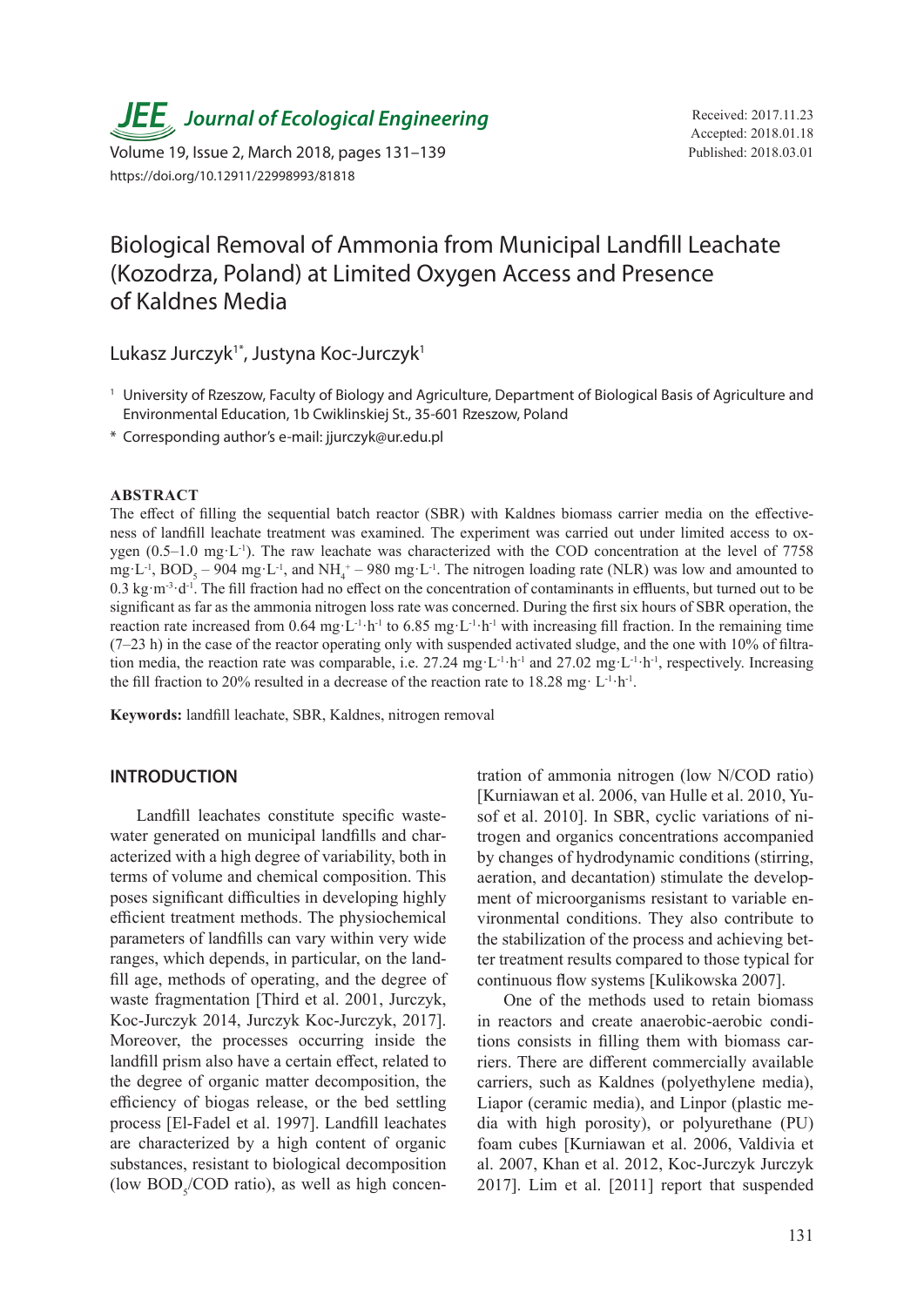biomass plays an important role in oxidation of ammonia nitrogen, as the biomass colonizing the carrier's inner space is used as a source of carbon in the denitrification process. Biomass immobilization also contributes to the retention of slower developing nitrifying bacteria in the reactor. In the case of wastewater treatment carried out in reactors with biomass carriers, the amount of the latter is an important factor. Larger surface area of the carriers allows to retain more biomass in the reactor [Wang et al. 2005].

In order to improve the nitrogen removal efficiency, processes such as nitritation-denitritation [Yang, Yang 2011] or simultaneous nitrificationdenitrification (SND) [Park et al. 2001] have been developed. In the nitrification-denitrification process, oxidation of ammonia nitrogen to nitrite occurs followed by its reduction to gaseous nitrogen. In comparison with the conventional processes employed for removal of nitrogen with the use of biological processes, the nitritation-denitritation process allows to reduce aeration by 25% and the required carbon 40%. In the SND process, nitritation and denitritation occur at the same time in the same reactor, under identical conditions of the technological process. Therefore, SND is an alternative nitrogen removal technology in view of the process simplification and the possibility to use an internal carbon source such as, e.g. active sludge [Guo et al. 2013, Wang et al. 2013].

In this study, two different volumetric fractions of Kaldnes plastic rings were tested as the carrier for biomass under the conditions of limited oxygen access. In each sequential reactor, the microflora occurred both as the activated sludge suspended in whole free volume of the reactor and, partly, in the form of biological film settled on the surface of carriers. The biomass carriers create favorable conditions for an intensified growth of microorganisms inside the reactor due to well-developed active surface area, but also due to reduction of sludge swelling or washing out [Munch et al. 1996]. Microbial population forms a multilayer structure on the surface of a carrier and as a result, they show a much lower susceptibility to unfavorable environmental and technological conditions [Pal et al. 2012, Jurczyk, Koc-Jurczyk 2017].

The objective of the study was to evaluate the efficiency of organic substances and nitrogen removal from landfill leachate, depending on the total volume of carriers in an SBR. The experiment was carried out at low DO concentration and relatively high temperature, in order to the maximize nitrogen removal from leachate. Additionally, a kinetic analysis of process was performed.

# **MATERIALS AND METHODS**

## **Leachates**

The leachate used in the study originated from a landfill located in Kozodrza (South-eastern Poland). The landfill has operated for over twenty years and currently has a status of a regional installation for municipal landfill disposal, collecting approximately  $400 \text{ Mg} \cdot d^{-1}$  of waste "other than inert and hazardous". The composition of the leachate and analytical methods are listed in Table 1. The leachate was sampled once, in autumn, from the retention reservoir, to 10-L plastic containers, then immediatley transported to the laboratory of waste management, and stored at temperature 4°C in the darkness, for further analysis.

## **Operational conditions**

The research was carried out in three sequential batch reactors (SBR1–3) equipped with Kaldnes filtration media, which had a diameter of 11 mm and height of 7 mm, and the specific surface area  $\geq 845$  m<sup>2</sup>·m<sup>-3</sup>. SBR1 was operated as control reactor, filled only with suspended activated sludge, whilst SBR2 and 3 were filled with Kaldness filtration media in bulk volume of 10 and 20% respectively. The reactors were operated in a 24 h working cycle described in Figure 1.

The reactors were eqipped with fine-bubble aeration system and the dissolved oxygen (DO) concentration was maintained at the level of  $0.5-1.0$  mg·L<sup>-1</sup>, and the hydraulic retention time (HRT) was set at 3 d, and temperature at 35 °C. Each portion of the leachate was kept for 24 h at room temperature to warm up before introduction to the reactor. All of the reactors were inoculated with activated sludge taken from 2<sup>nd</sup> stage of nitrification chamber of the Municipal Wastewater Treatment Plant in Rzeszow (PE≈200 000). The concentration of organic biomass in all reactors at the beginning of the experiment was equal to 2.3  $g \cdot L^{-1}$  and the nitrogen loading rate (NLR) was as low as  $0.3 \text{ kg} \cdot \text{m}^{-3} \cdot \text{d}^{-1}$ . The experiment continued for 110 days.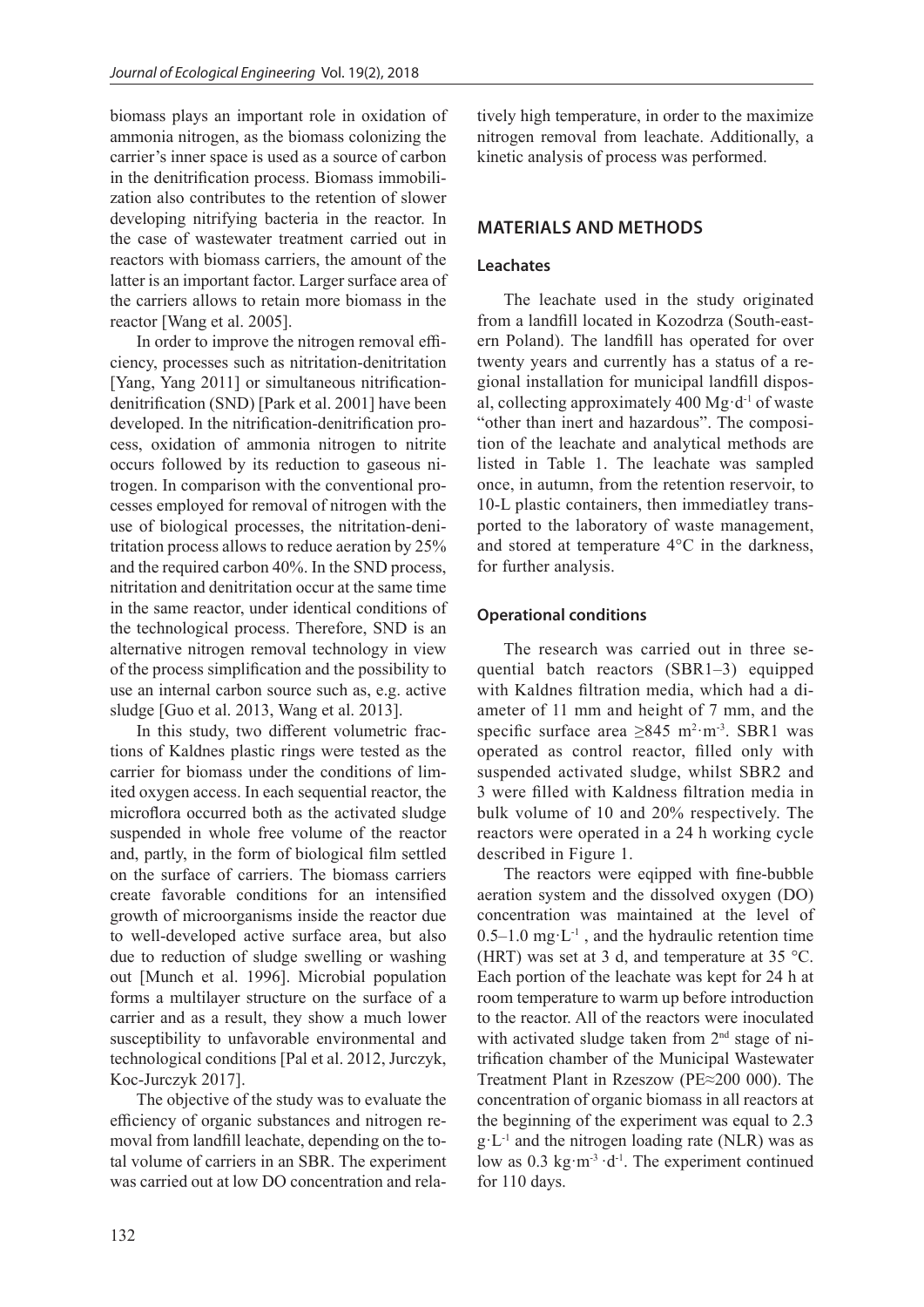

**Figure 1.** Characteristics of the SBRs operational cycle

#### **Analytical methods**

In both raw leachate and effluents after biological treatment, the concentrations of organic substances expressed as COD and  $BOD<sub>5</sub>$ , concentrations of mineral forms of nitrogen, and pH value were determined according to the methodology presented in Table 1.

The temperature and DO in the SBR were detected using online instruments (Elmetron).

#### **Calculations of reaction kinetics**

It was assumed that the reaction rate  $r_{\rm N}$ (mg  $L^{-1}$  h<sup>-1</sup>) occurred according to the zero-order reaction (Eq. 1):

$$
r_N = \frac{dC_N}{dt} = \pm k_0 \tag{1}
$$

where  $C_{N}$  is the ammonium nitrogen concentration (mg L-1) after a specified time *t* (h). The constant rate of reaction  $k_0$  (mg L<sup>-1</sup>) h<sup>-1</sup>) was determined on the basis of experimental results and  $C_0$  – the ammonium nitrogen concentration (mg  $L^{-1}$ ) at the start of SBR operation, from the following equation (Eq. 2):

$$
C_N = C_0 \pm k_0 \cdot t \tag{2}
$$

The rate of ammonium nitrogen removal  $(r_0)$  expressed in activated sludge units  $(mg mg<sub>v.s.s.</sub><sup>-1</sup> h<sup>-1</sup>)$  has been calculated from the following formula (Eq. 3):

$$
r_0 = \frac{dC_N}{dt} = \frac{\pm k_0}{C_{v.s.s.}}\tag{3}
$$

where  $C_{\text{vss}}$  is the concentration of suspended organic compounds  $(mg_{\text{gas}} L^{-1})$ .

#### **Statistical analysis**

The differences between the measured concentrations of mineral forms of nitrogen, including: ammonium, nitrates and nitrites, in the effluents from biological reactors after the stablisation phase (arbitrarily determined from the course of curves) were first tested by nonparametric Kruskal-Wallis H statistics, and *post-hoc* by Dunn's test for each pair (1–2, 2–3, 1–3) of reactors (Statistica 10).

## **RESULTS AND DISCUSSION**

#### **Organics removal**

The concentration of organic substances in a sample of raw leachate, expressed as COD, was

| Parameter                              | Value             | Method                                       |  |  |  |
|----------------------------------------|-------------------|----------------------------------------------|--|--|--|
| COD [ $mg L^{-1}$ ]                    | 7758 ±120         | PN-ISO 6060:2006 Colorimetric method         |  |  |  |
| $BOD5$ [mg L <sup>-1</sup> ]           | $904 \pm 65$      | DIN EN 1899-1/EN 1899-2 Respirometric method |  |  |  |
| $NH4+ [mg L-1]$                        | $980 \pm 98$      | PN-ISO 5664:2002 Colorimetric method         |  |  |  |
| $NO_2^-$ [mg $L^{-1}$ ]                | $0.1 \pm 0.02$    | PN-ISO26777:1999 Spectrophotometric method   |  |  |  |
| $NO3$ [mg L <sup>-1</sup> ]            | $0.15 \pm 0.1$    | PN-82/C-04576/08 Spectrophotometric method   |  |  |  |
| $C_{\text{t.s.}}$ [g L <sup>-1</sup> ] | $7.589 \pm 0.569$ | Total suspended solids at 103-105°C          |  |  |  |
| $C_{_{V.S.S.}}$ [g L <sup>-1</sup> ]   | $1.895 \pm 0.325$ | Fixed and volatile solids ignited at 550°C   |  |  |  |
| $8.5 \pm 0.5$<br>рH                    |                   | PN/90/C-04540.01 Potentiometric method       |  |  |  |
| BOD <sub>s</sub> /COD                  | $0.11 \pm 0.5$    |                                              |  |  |  |
| N/COD                                  |                   |                                              |  |  |  |

**Table 1.** Physiochemical parameters of the leachate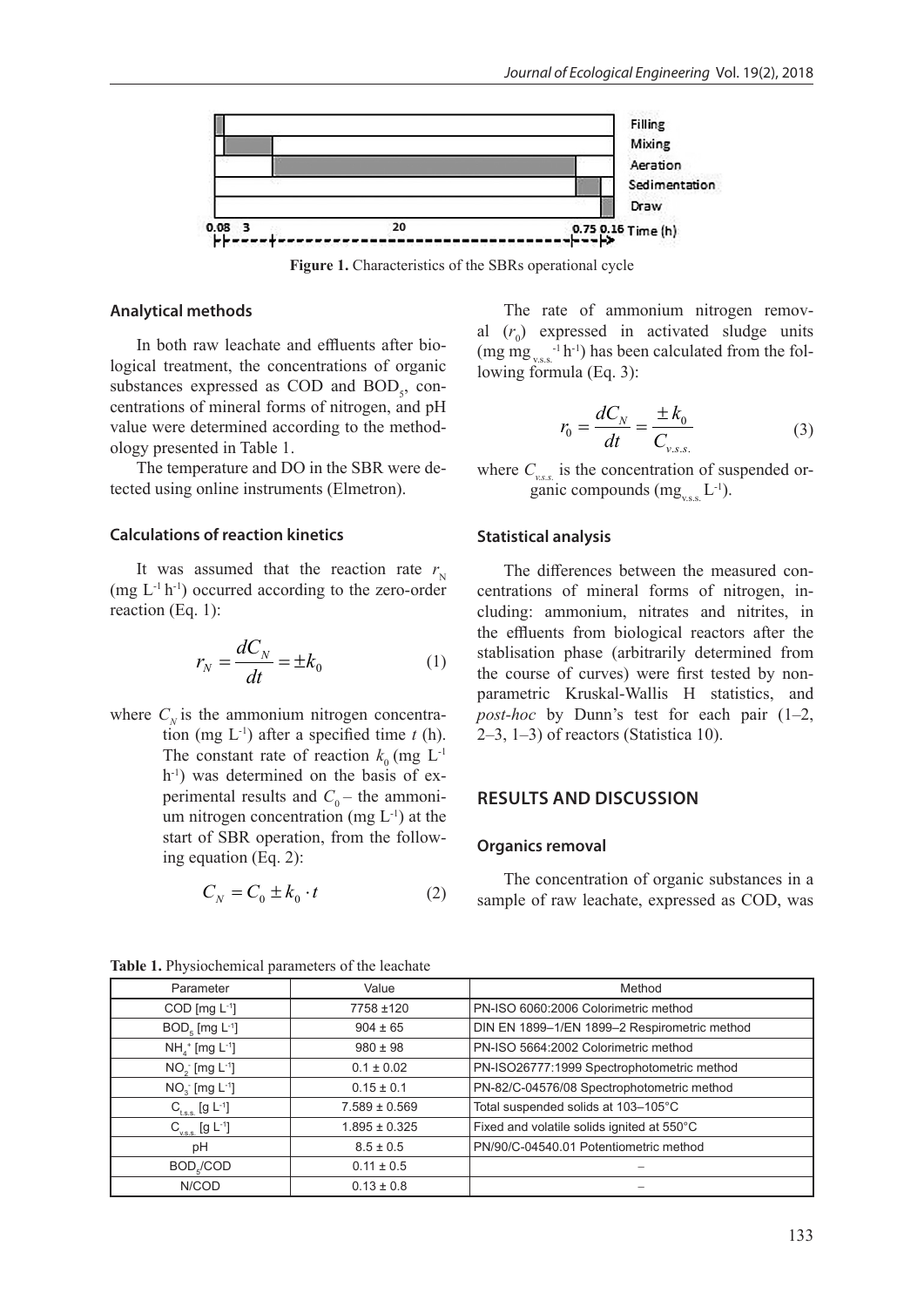7758 mg L<sup>-1</sup>, whereas  $BOD_5 - 904$  mg L<sup>-1</sup> (BOD<sub>5</sub>/ COD ratio 0.12). The efficiency of organics removal from leachates throughout the course of biological treatment, and COD concentrations in effluent from SBRs are shown in Figure 2.

The efficiency of COD removal exceeded 40%, regardless of the volume of fill inside the reactors. In the effluent from the reactor operating only with suspended activated sludge, an average COD concentration was 4439.16 mg L-1, compared to 4600.41 mg L<sup>-1</sup> and 4247.23 mg L<sup>-1</sup> observed in the reactors filled with 10% and 20% of biomass carriers bulk volume, respectively. In the case of organic carbon compounds, the outflows have stabilized after 26 days of experiment. Statistically significant differences in COD concentration were observed between all the reactors (Figure 3a, Table 2).

Kulikowska [2012] has applied a similar variant of technological procedure for the treatment of landfill leachates. COD removal efficiency was much higher (75%) than the one obtained in the present study,  $BOD<sub>5</sub>/COD$  ratio in raw leachate was higher as well (0.6). Akgul et al. [2013] have treated leachates characterized by average  $\text{BOD}_{\varsigma^{\prime}}$ COD ratio at the level of 0.62 in a MBR. The efficiency of COD removal ranged from 40% to 85%, while  $BOD<sub>5</sub>$  exceeded 90%. The observed COD removal efficiency was lower than the reported in the above-mentioned literature, as a result of low concentration of easily degradable organic substances in the examined leachate  $(BOD<sub>s</sub>/$  $COD = 0.11$ ). According to the results published by Jakopović et al. [2008] and Tsilogeorgis et al. [2008], in the case of leachate from old landfills, COD removal efficiency was 23% and 40–60%,

respectively. Additionally, the temperature at which the treatment process is conducted has an effect not only on COD removal efficiency but also on the process stabilization rate. Guo et al. [2013] inform that with increasing temperature, the time necessary to reach the maximum COD removal rate shortens. At 5°C and 10°C, 4 h of aeration is required, and at  $20^{\circ}$ C and  $30^{\circ}$ C – 3 h of aeration. The highest COD removal efficiency observed in the study was obtained after 3 hours of aeration (Figure 4).

### **NITROGEN REMOVAL**

The leachates used in this study were characterized with the total nitrogen concentration at the level of 1068.6 mg·L<sup>-1</sup>, in which the ammonia nitrogen contributed to almost 92%. The raw leachate was free from both nitrite and nitrate nitrogen. In effluent leachates, regardless of the adopted technological variant, ammonia nitrogen dominated and the concentration of nitrite and nitrate did not exceed the values of  $0.3 \text{ mg} \cdot L^{-1}$  and 1 mg·L<sup>-1</sup>, respectively (Figure 5). The performed research indicates that along with increasing fill fraction, the efficiency of ammonia removal from leachates decreased from 78% to 67%. In the case of mineral forms of nitrogen, the outflows have stabilized after 64 days of experiment. Statistically significant differences in  $N-NO_2$  concentration were observed between all the reactors (Figure 3b), whilst there were no significant differences in N-NH $_4^+$  between SBR1 and 2 (Figure 3c), nor in N-NO<sub>3</sub> between SBR1 and 3 (Figure 3d).



**Figure 2.** Organics removal efficiency and  $BOD<sub>5</sub>/COD$  ratio in leachates after the treatment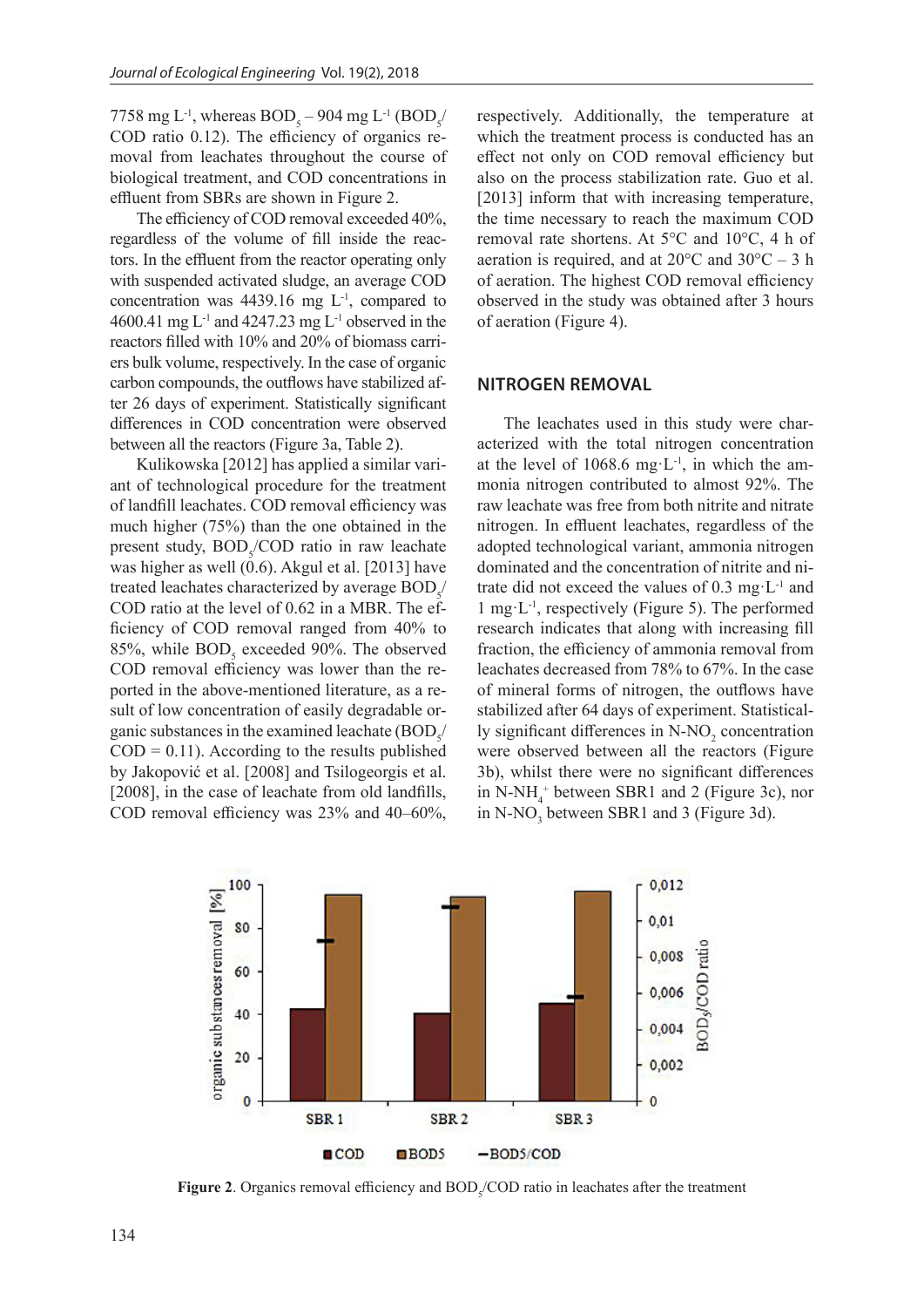

**Figure 3.** Statistical analysis of differences in the concentrations of organic compounds and mineral nitrogen forms between outflows from SBRs, [mean values ( $\circ$ ),  $\pm$ SE( $\Box$ ) and  $\pm$ SD( $\bot$ )]

**Table 2.** Dunn's test values for multiple comparisons. Statistically significant differences (*p≤0.05*) marked with an asterisk

| Specification      |                  | SBR <sub>2</sub>        | SBR <sub>3</sub>        |  |  |
|--------------------|------------------|-------------------------|-------------------------|--|--|
| COD                | SBR <sub>1</sub> | 4.948824<br>$0.000002*$ | 5.042525<br>0.000001*   |  |  |
|                    | SBR <sub>2</sub> |                         | 9.991349<br>0*          |  |  |
| NO <sub>2</sub>    | SBR <sub>1</sub> | 6.751885<br>$0.000000*$ | 2.558682<br>$0.031521*$ |  |  |
|                    | SBR <sub>2</sub> |                         | 4.193203<br>0.000083*   |  |  |
| $NHA$ <sup>+</sup> | SBR <sub>1</sub> | 2.141430<br>0.096718    | 6.920854<br>$0.000000*$ |  |  |
|                    | SBR <sub>2</sub> |                         | 4.779424<br>0.000005*   |  |  |
| NO <sub>3</sub>    | SBR <sub>1</sub> | 3.427668<br>0.001826*   | 0.324146<br>1.000000    |  |  |
|                    | SBR <sub>2</sub> |                         | 3.751813<br>0.000527*   |  |  |

Quite large losses of ammonium nitrogen, considered as a difference between the concentration value at the end and beginning of the operating cycle, were observed in the course of treatment. The ammonium nitrogen losses have decreased in the reactor with larger fraction of filling. In the case of the reactor operating with 20% of media, the ammonia nitrogen loss was on the level of 378 mg·L-<sup>1</sup>, compared to 464.8 mg·L<sup>-1</sup> for 10% of media and 484.4 mg·L-1 for activated sludge only. Kulikowska

[2007] treated the leachate from a municipal waste landfill, located in the rural area of north-eastern Poland, in SBRs that worked at room temperature, with HRT of 3 days. During the stirring phase, ammonia nitrogen loss was relatively small, while during the aeration, the unbalanced ammonia nitrogen losses amounted to  $25.5$  mg·L<sup>-1</sup>. Zhang et al. [2014] reported that, in a highly nitrogen-loaded MBR, the achieved the ammonia nitrogen loss of 190 mg·L<sup>-1</sup>, compared to 79.5 mg·L<sup>-1</sup> in a lowloaded MBR, and the ammonia nitrogen removal efficiency under such conditions could reach 99% and 95%, respectively. In the present experiment, DO concentration ranged between  $0.5-1$  mg·L<sup>-1</sup>, compared to  $0.15 \text{ mg} \cdot L^{-1}$  in the above-mentioned studies of Zhang et al. [2014], whereas the result published by Kulikowska [2007] were achieved in  $2-3$  mg·L<sup>-1</sup>, with similar other technological parameters. This may suggest that unbalanced ammonia nitrogen losses are related to DO concentration. Elimination of ammonia nitrogen in the systems based on the activated sludge maintained under anaerobic-aerobic conditions can be linked with the ability of *Nitrosomonas* genus bacteria, to produce nitrogen oxides and molecular nitrogen [Stűven et al. 1992, de Graaf et al. 1997, Park et al. 2001, Yao et al. 2013]. According to Park et al. [2001], during the process of ammonia nitrogen removal from municipal wastewater,  $N_2O$  was gen-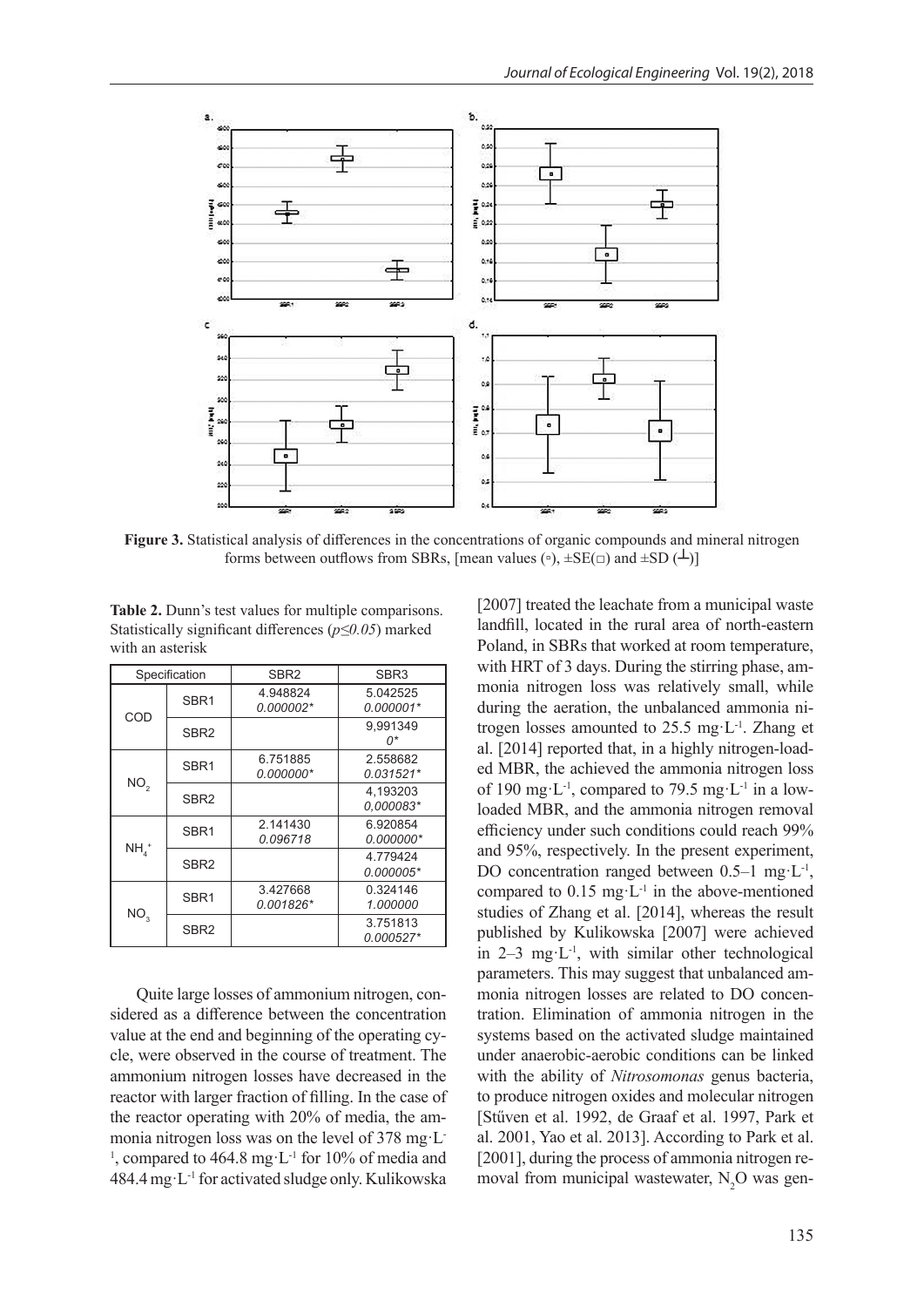

**Figure 4.** Organic compounds concentration (COD) profiles throughout a SBR operation cycle

![](_page_5_Figure_3.jpeg)

**Figure 5.** The ammonium nitrogen removal efficiency and concentrations of mineral forms of nitrogen in effluents from SBRs equipped with different bulk volumes of biomass carrier

erated mainly in the beginning of aeration phase, when DO concentration did not exceed 1 mg/L. Yao et al. [2013] informed that *plantomycete*-like Anammox bacteria bioactivity could be enhanced by increasing the concentration of  $N_2H_4$ , the compound which seems to be one of the main intermediate products of the reaction, according to the possible metabolic pathways.

It has been found that ammonia nitrogen removal from leachates can proceed according to the 0-order reaction. It passes through the two stages (Figure 6), the  $1<sup>st</sup>$  stage lasted 6 hours and

comprised 3 h of stirring and 3 h of aeration, the 2nd starts after the sixth hour of the SBR operating cycle. As it follows from the data presented in Table 3, during  $1<sup>st</sup>$  stage, the reaction rate per unit of reactor volume increased along with the volumetric fraction of biomass carrier, from 0.64  $mg \cdot L^{-1} \cdot h^{-1}$  in the reactor operated only with suspended sludge, up to 6.85 mg·L<sup>-1</sup>·h<sup>-1</sup> in the reactor containing 20% fill by volume. During the 2nd stage, the proportion of filling had no effect on the reaction rate. In the case of reactors operated with suspended sludge and 10% of media, the reaction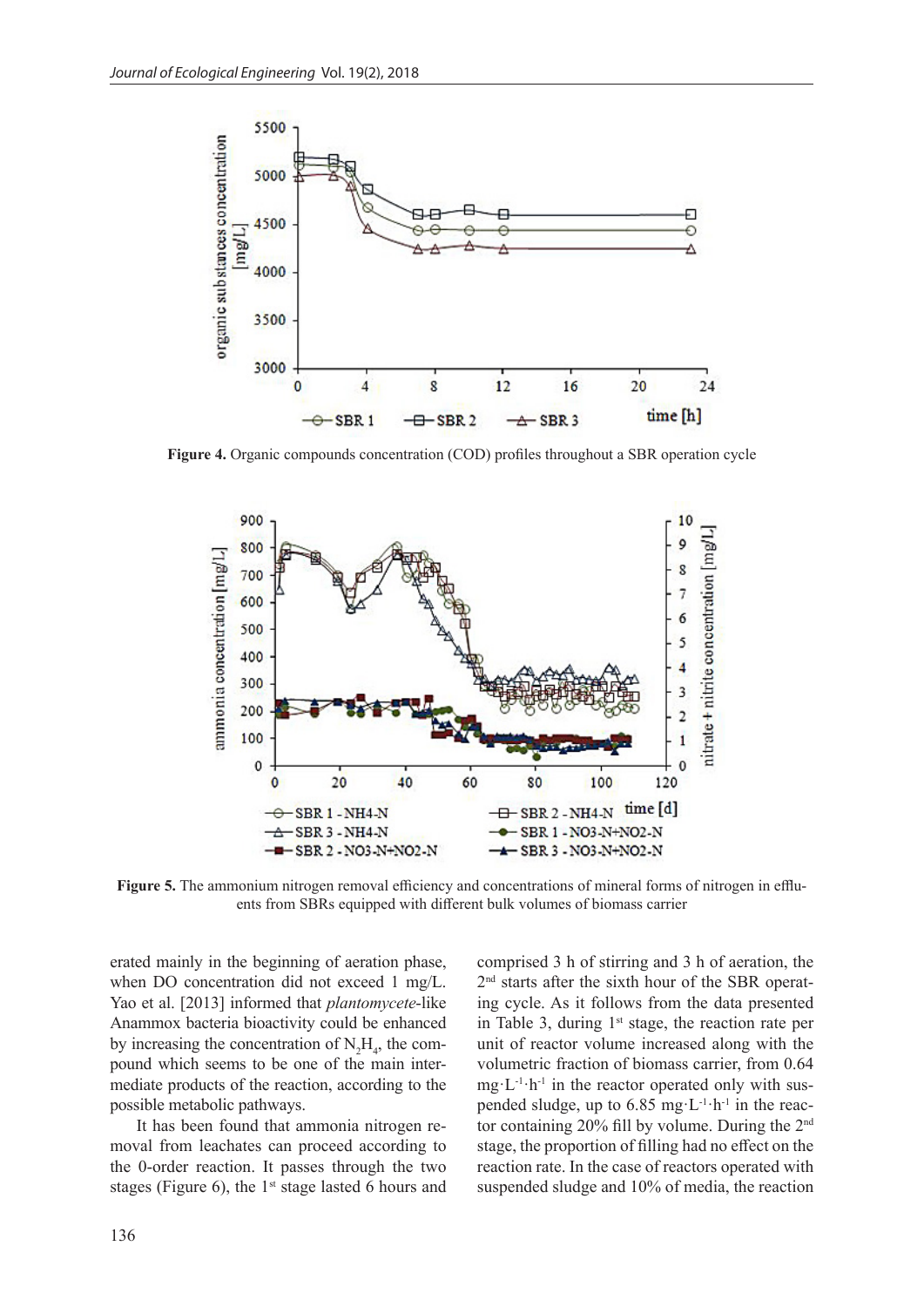![](_page_6_Figure_1.jpeg)

**Figure 6.** Ammonia nitrogen concentration profiles in the course of anaerobic and aerobic phase in an SBR

|  |  | <b>Table 3.</b> Rate of ammonia nitrogen removal described by means of the 0-order reaction |  |  |  |
|--|--|---------------------------------------------------------------------------------------------|--|--|--|
|  |  |                                                                                             |  |  |  |

| Time [h]                                                      | SBR <sub>1</sub> |          |         | SBR <sub>2</sub> | SBR <sub>3</sub> |          |  |
|---------------------------------------------------------------|------------------|----------|---------|------------------|------------------|----------|--|
|                                                               | $0 - 6$          | $7 - 24$ | $0 - 6$ | $7 - 24$         | $0 - 6$          | $7 - 24$ |  |
| $r_{N}$ [mg L <sup>-1</sup> h <sup>-1</sup> ]                 | 0.64             | $-27.24$ | 2.53    | $-27.02$         | 6.85             | $-18.28$ |  |
| $r_0$ [mg mg <sub>vs.s.</sub> <sup>-1</sup> h <sup>-1</sup> ] | 0.24             | 10.52    | 0.93    | 9.48             | 2.49             | 6.66     |  |
| $  -11$<br>$C_{_{V.S.S.}}$ $[g_{_{V.S.S.}}]$                  | 2.588            |          | 2.707   |                  | 2.743            |          |  |
| $R^2$                                                         | 0.48             | 0.99     | 0.4     | 0.99             | 0.59             | 0.99     |  |

rate was comparable,  $27.24 \text{ mg} \cdot L^{-1} \cdot h^{-1}$  and  $27.02$  $mg \cdot L^{-1} \cdot h^{-1}$  respectively. Increasing the fraction of media to 20% resulted in a decrease of the reaction rate to  $18.28$  mg·L<sup>-1</sup>·h<sup>-1</sup>.

A higher percentage of movable filling inside the reactor results in a mechanical rubbing of its elements against each other, which continually wipes out the surface of biofilm and makes it more compact and thinner [Morgenroth, Wildere 2000, Wang et al. 2005]. The resulting thinner biofilm can shows higher biological activity, which contributes to higher efficiency of contamination removal, per biomass unit [Peyton 1996, Vieira, Melo, 1999]. Analyzing the ammonium nitrogen loss rate per unit of organic biomass  $(r_0)$  it has been found that the application of 20% bulk volume of media resulted in a 10-fold increase of the reaction rate during the  $1<sup>st</sup>$  stage, similarly as the reaction rate per unit of reactor volume  $(r_{\rm N})$ . In the 2<sup>nd</sup> stage of ammonium nitrogen removal, a 1.5-fold decrease of reaction rate was determined for both the volume unit and organic biomass. Similar results were obtained by Lim et al. [2011] who observed a decrease of the reaction rate  $(r<sub>w</sub>)$  with increasing SBR fill fraction from  $20^x 10^2$  mg·L<sup>-1</sup>·min<sup>-1</sup> in the reactor filled in 20% to  $15.7 \times 10^2$  mg·L<sup>-1</sup>·min<sup>-1</sup> in the reactor filled in 40%. Such a decrease of the

reaction rate could be a result of smaller external surface area of the media. This may suggest that the main role in the process of ammonium removal from leachates is played by the suspended biomass, rather than the biomass settled on the media. However, an increase in the reaction ratio in  $1<sup>st</sup>$  stage (6 h) following the increase of SBR filling fraction could be caused by the biomass settled on carriers being used as a carbon source in the denitrification process and heterotrophic nitrification [de Graaf et al. 1997, Guo et al. 2013].

In the present research, application of the fill had no effect on the total organic biomass content in SBRs. The initial organic biomass concentration in each of the reactors was  $2.3 \text{ g} \cdot \text{L}^{-1}$ . In the SBR running on suspended sludge only, there were better conditions for the development of active sludge. Application of 10% and 20% of media resulted in the transfer of part of the biomass on it. The organic sludge growth rate was 12.5%, 17.7%, and 19.3% in the SBRs with suspended sludge, 10% and 20% of media, respectively. It follows from the above that the presence of Kaldnes media has a stimulating effect on the growth of organic component of the active sludge. The average mass of total suspended solid was highest in effluent from SBR1 (777.5 mg·L<sup>-1</sup>)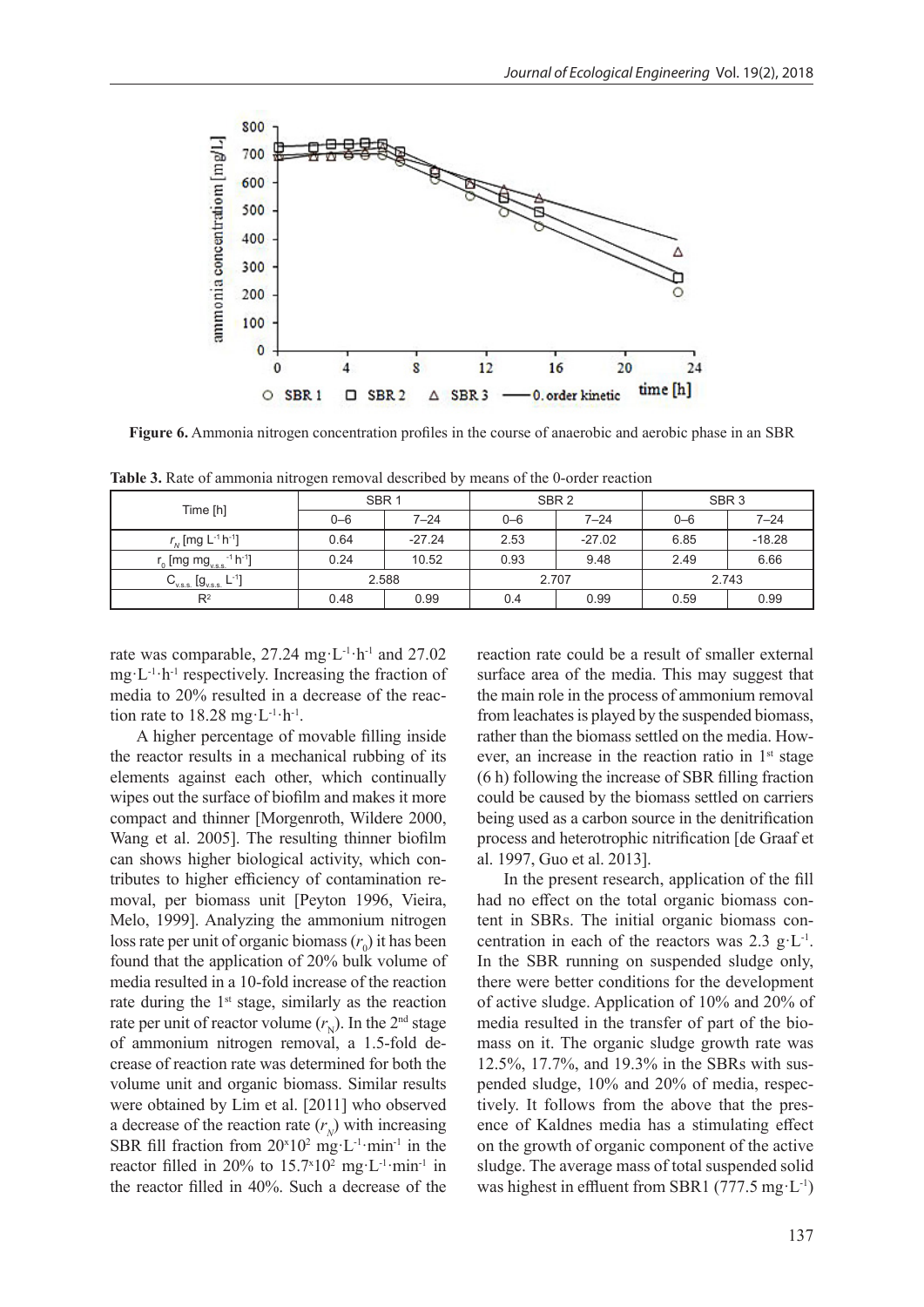![](_page_7_Figure_1.jpeg)

**Figure 7.** The average mass of total suspended solid in effluent from SBRs

after its stabilisation (53 d), whilst much lower in SBR2 (265 mg·L<sup>-1</sup>) and SBR3 (195 mg·L<sup>-1</sup>) where biomass carriers prevent the runoff of the activated sludge (Figure 7).

Additionally, the presence of fill inside the SBR limits the washing out of the active sludge together with the effluent. In the results reported by Kulikowska [2007], the ammonium nitrogen loss rate in the SBR operating cycle occurred according to 0-order formula, similarly as in the present study. The literature data shows that for HRT between 0.5–1 d and DO concentration 0.3–0.7 mg·L<sup>-1</sup>, ammonia nitrogen removal efficiency could reach 76–78%, regardless of temperature (21–34°C). On the other hand, the rate of ammonia nitrogen removal is two times lower at the temperature  $21^{\circ}$ C (20.8 mg·L<sup>-1</sup>·h<sup>-1</sup>) than at 34°C (45.8 mg·L-1·h-1) [Ahn 2006]. Guo et al. [2013] report that the temperature increase from 10°C to 32.5ºC resulted in a 1.36-fold increase of the ammonium removal rate during the SBR treatment of landfill leachate, whereas according to Wett [2006] and van Hulle et al. [2010], at 25°C and DO concentration  $0.3-1$  mg  $L^{-1}$ , ammonium nitrogen removal efficiency was even 84–90%, and its loss rate was reaches  $16.6-27$  mg·L<sup>-1</sup>·h<sup>-1</sup>. Temperature of 35°C and DO concentration in the range  $0.5-1.0$  mg·L<sup>-1</sup> was adopted in this study. The obtained rate of ammonia nitrogen removal from leachates was  $18.28 - 27.24$  mg·L<sup>-1</sup>·h<sup>-1</sup> and was close to the values reported in the literature.

#### **CONCLUSIONS**

It has been found that the efficiency of COD removal from municipal waste landfill leachate was higher than  $40\%$ , and  $BOD<sub>5</sub>$ , despite it was in small proportion, it exceeded 90%, regardless of amount of filling in SBR. Ammonium nitrogen dominated both in raw leachate and the effluents form the ractors. With increasing of fill fraction, the efficiency of ammonia removal decreased. Ammonium nitrogen removing process occurred in two stages. In the  $1<sup>st</sup>$  stage, the reaction rate increased with increasing volume of biomass carrier, in the 2nd stage, the fill had no effect of the reaction rate. In the case of reactors operating with the fill fraction 10% and without it, the observed reaction rates were comparable. An increase of the fill fraction to 20% resulted in a decrease of the reaction rate.

#### **REFERENCES**

- 1. Ahn Y-H. 2006. Sustainable nitrogen elimination biotechnologies: a review. Process Biochem., 41, 1709–1721.
- 2. Akgul D., Aktan C.K., Yapsakli K., Mertoglu B. 2013. Treatment of landfill leachate using UASB-MBR-SHARON–Anammox configuration. Biodegradation, 24, 399–412.
- 3. de Graaf A.A.V., de Bruijn P., Robertson L.A., Jetten M.S.M., Kuenen J.G. 1997. Metabolic pathway of anaerobic ammonium oxidation on the basis of I5N studies in a fluidized bed reactor. Microbiology, 143, 2415–2421.
- 4. El-Fadel M., Findikakis A.N., Leckie J.O. 1997. Environmental impacts of solid waste landfilling. J. Environ. Manage., 50, 1–25.
- 5. Guo J., Zhang L., Chen W., Mac F., Liu H., Tian Y. 2013. The regulation and control strategies of a sequencing batch reactor for simultaneous nitrification and denitrification at different temperatures. Bioresource Technol., 133, 59–67.